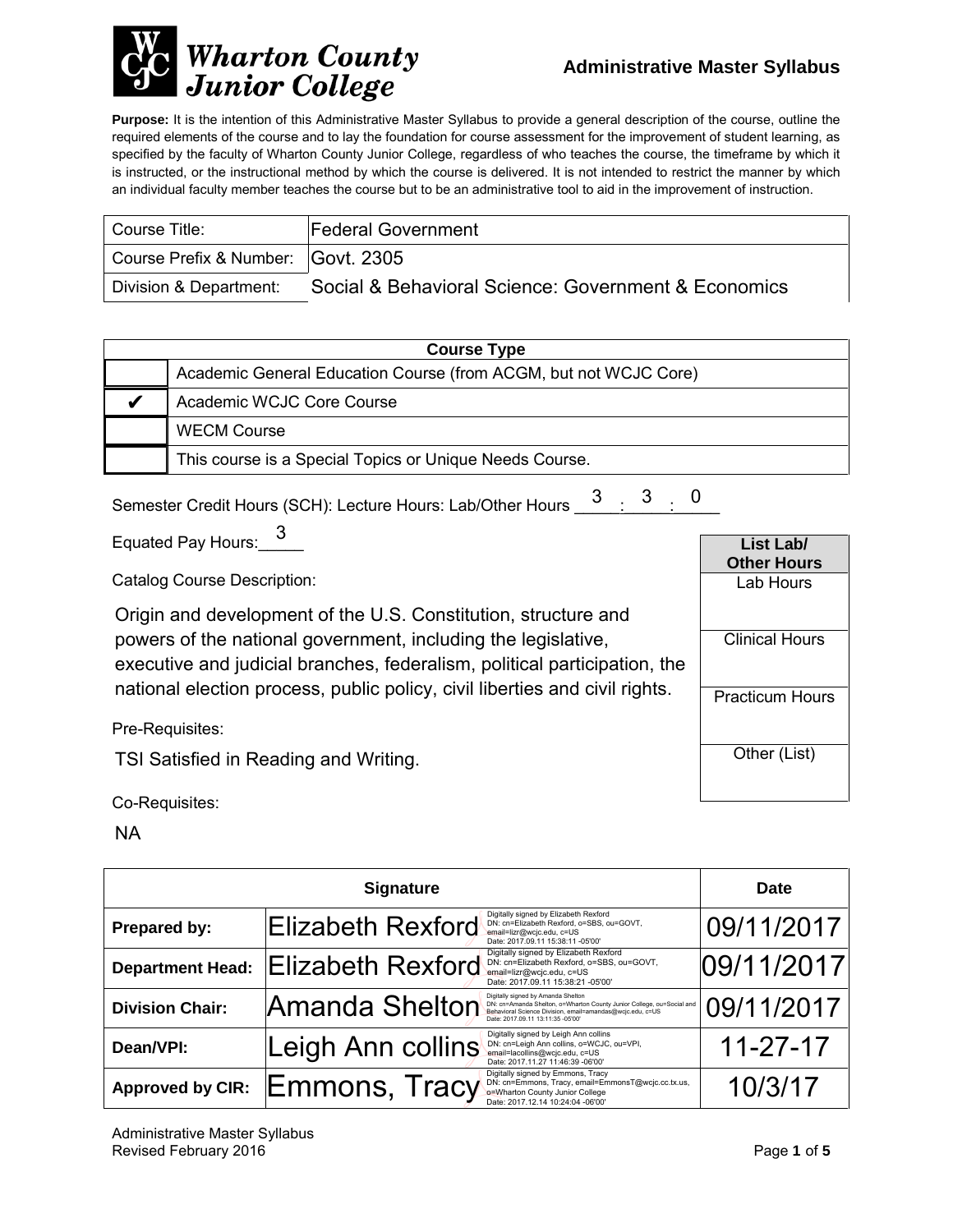**I. Topical Outline:** Each offering of this course must include the following topics (be sure to include information regarding lab, practicum, clinical, or other non-lecture instruction).

• Area One - Constitutional Foundations/Political Structure:

o Define the concept of democracy and apply it as a standard for evaluating American government and politics.

o Identify the key components of the U.S. Constitution and analyze its strengths and weaknesses.

o Define federalism and trace the evolution of federalism in the United States.

o Identify the strengths and weaknesses of federalism and examine the conflict over the meaning of federalism.

o Explain how federalism differs from other systems of government and how federalism supports/enhances democracy.

o Identify and explain the concepts of political ideology and political culture. Analyze the factors that impact ideology and culture.

• Area Two – Political Linkages (Public Opinion, Media, Interest Groups, Party Voting and Elections):

o Define public opinion, identify the problems in measuring public opinion and assess the degree to which American policy makers are responsive to public opinion.

o Identify and analyze the role of the media in democracy, how "news" is gathered and disseminated, and how the media impacts public opinion and public policy.

o Identify and evaluate the limits of the media and the concept of media bias.

o Identify and evaluate the reasons for interest group proliferation and interest group bias.

o Identify the tactics employed by interest groups to influence the political process.

Evaluate the success of each tactic.

o Explain the structure of American political parties. Describe the functions of a party within the political system including the role of third parties.

o Identify and explain the types of elections in the American political system. Analyze electoral participation.

• Area Three – Three Branches of Government

o Identify and evaluate how members of Congress represent their constituents.

o Identify and evaluate the functions of Congress.

o Describe and analyze the role of leaders, committees, political parties and interest groups within the legislative branch.

o Identify the basic structure/model of U.S. bureaucracy and identify the types of bureaucratic agencies.

o Identify and evaluate how the federal court system is organized and how it operates.

o Describe the operational procedures and behavioral characteristics of the U.S. Supreme Court

o Define and analyze the concept of judicial review, judicial interpretation, and the role of the

Supreme Court in a democratic society.

o Identify and evaluate the evolution of presidential powers. Analyze the relationship between the Executive and Congress. Assess the ability of either institution to set policy independently of the other.

o Distinguish between judicial activism and restraint. Discuss how they relate to the proper role of the court.

• Area Four – Governmental Functions

o Explain the difference between civil rights and liberties. Explain the concept of incorporation and how the Supreme Court's interpretation of liberties has changed.

o Analyze the importance of civil rights in a democratic system, trace the expansion of civil rights protection and examine the present status of civil rights protections in today's society.

o Identify and explain the role of government in the economy, evaluate the tools government uses to manage the economy.

o Describe how foreign and defense policies are made. Evaluate the importance of national security and identify new problems/issues for foreign and defense policy.

o Examine social welfare as a partisan issue. Differentiate between social insurance and public assistance programs.

o Discuss/explain how the rights of the accused have been protected through Supreme Court rulings.

o Discuss the significance of the establishment and free exercise clauses in relation to freedom of religion.

o Distinguish between procedural and substantive due process. Examine the federal judiciary's application of due process protections.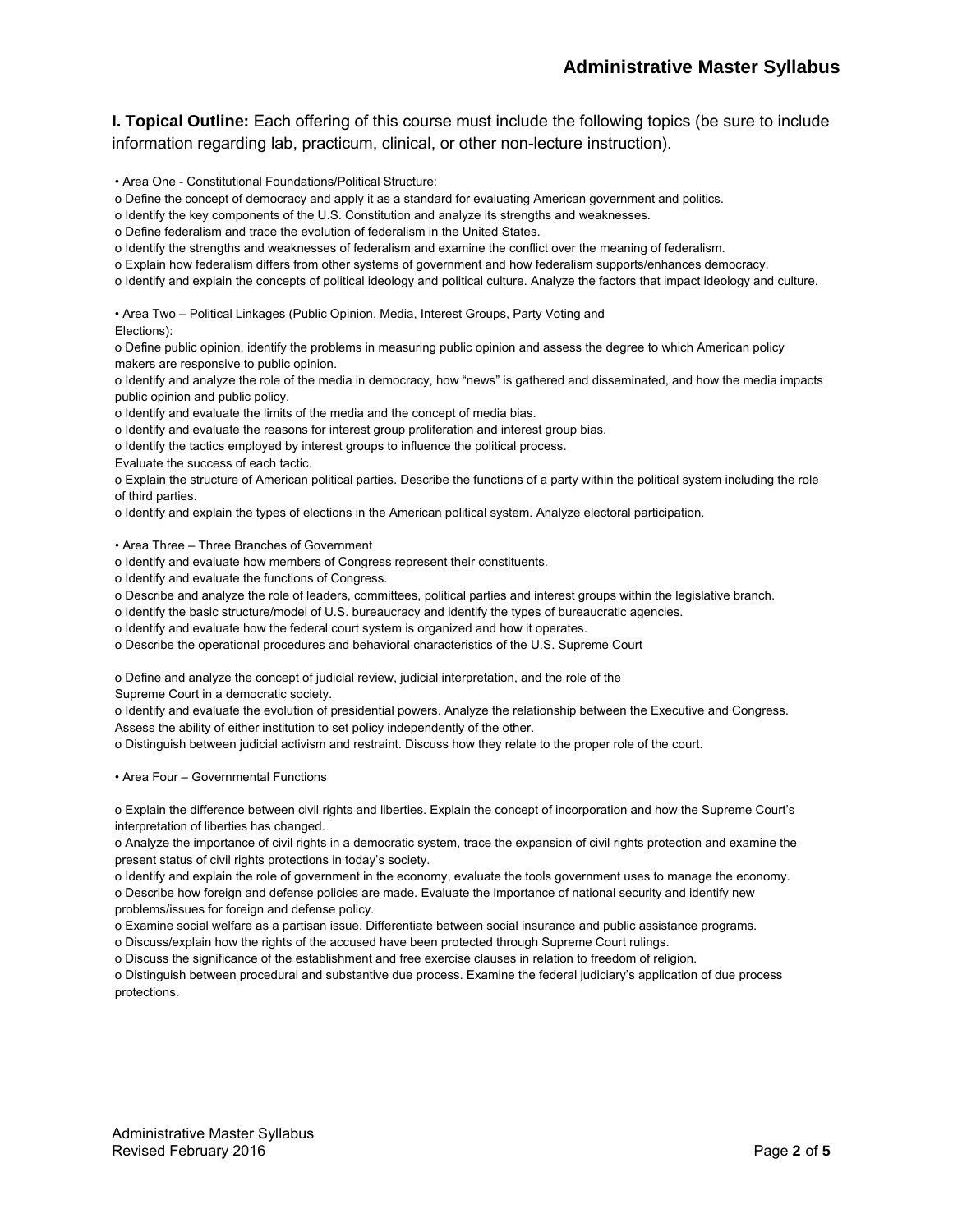#### **II. Course Learning Outcomes**

| <b>Learning Outcomes: Upon successful</b><br>completion of this course, students will:                                                                                                                                                                                                                                                                                                                                                                                                                                                                                                                                                           | <b>Methods of Assessment:</b>                                                                                                                                                                                                                                                                                                                                                                                                                                                                                                                                                                                                                                                                                                                                                                                                                                                                                                                                                                                                                                                                                                                                                                                                                                                                                                                                                                                                                                                                                                                                                                                                                                                                                                                                                                                                                                                                                                                         |
|--------------------------------------------------------------------------------------------------------------------------------------------------------------------------------------------------------------------------------------------------------------------------------------------------------------------------------------------------------------------------------------------------------------------------------------------------------------------------------------------------------------------------------------------------------------------------------------------------------------------------------------------------|-------------------------------------------------------------------------------------------------------------------------------------------------------------------------------------------------------------------------------------------------------------------------------------------------------------------------------------------------------------------------------------------------------------------------------------------------------------------------------------------------------------------------------------------------------------------------------------------------------------------------------------------------------------------------------------------------------------------------------------------------------------------------------------------------------------------------------------------------------------------------------------------------------------------------------------------------------------------------------------------------------------------------------------------------------------------------------------------------------------------------------------------------------------------------------------------------------------------------------------------------------------------------------------------------------------------------------------------------------------------------------------------------------------------------------------------------------------------------------------------------------------------------------------------------------------------------------------------------------------------------------------------------------------------------------------------------------------------------------------------------------------------------------------------------------------------------------------------------------------------------------------------------------------------------------------------------------|
| 1. Explain the origin and development of<br>constitutional democracy in the United<br>States.<br>2. Demonstrate knowledge of the federal<br>system<br>3. Describe separation of powers and<br>checks and balances in both theory and<br>practice.<br>4. Demonstrate knowledge of the<br>legislative, executive and<br>judicial branches of the federal<br>government.<br>5. Evaluate the role of public opinion,<br>interest groups, and political parties in the<br>political system.<br>6. Analyze the election process.<br>7. Describe the rights and responsibilities<br>of citizens.<br>8. Analyze issues and policies in U.S.<br>politics. | 1. Instructor generated tests on text chapters covering<br>U.S. Constitution. Tests may include multiple choice,<br>fill in the blank, short answer or essay questions.<br>2. Instructor generated tests on text chapters<br>covering federalism Tests may include multiple<br>choice, fill in the blank, short answer or essay<br>questions.<br>3. Instructor generated tests on text chapters<br>covering U.S. Constitution., federalism and the three<br>branches of government. Tests may include multiple<br>choice, fill in the blank, short answer or essay<br>questions.<br>4. . Instructor generated tests on text chapters<br>covering the three branches of government. Tests may<br>include multiple choice, fill in the blank, short answer<br>or essay questions.<br>5. . Instructor generated tests on text chapters<br>covering political participation (media, public opinion,<br>interest groups and political parties). Tests may<br>include multiple choice, fill in the blank, short answer<br>or essay questions.<br>6. . Instructor generated tests on text chapters<br>covering political participation, electoral systems and<br>campaigns. Tests mayinclude multiple choice, fill in<br>the blank, short answer or essay questions.<br>7. Instructor generated tests on text chapters<br>covering<br>political participation, campaigns and elections, and<br>civil righrs and liberties. Tests may include multiple<br>choice, fill in the blank, short answer or essay<br>questions.<br>8. . Instructor generated tests on text chapters<br>covering domestic, economic and foreign/military<br>policy in the U.S Tests may include multiple choice,<br>fill in the blank, short answer or essay questions.<br>Additionally all objectives are evaluated by instructor<br>generated out of class writing assignments, and/or oral<br>presentations.<br>All outcomes are tested by comprehensive mandatory<br>final exams. |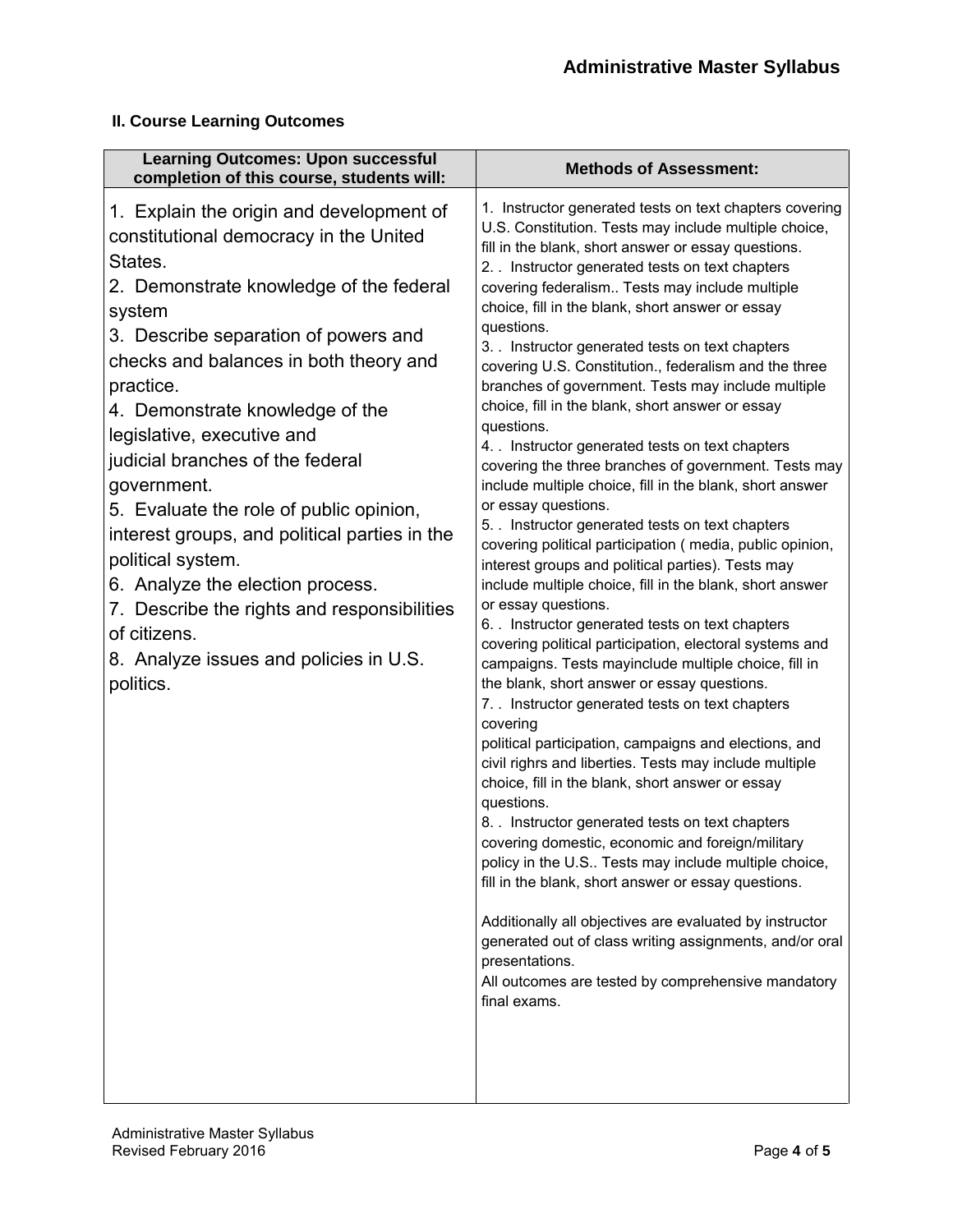#### **III. Required text(s), optional text(s) and/or materials to be supplied by the student:**

Ginsberg, B; Lowi, T; Weir M.; and Tolbert C. We the People: An Introduction into American Politics. 11th Edition. Norton Press, 2017.

### IV. Suggested course maximum: <u><sup>35</sup>\_\_\_\_\_</u>

**V. List any specific or physical requirements beyond a typical classroom required to teach the course.**

NONE.

**VI. Course Requirements/Grading System—**Describe any course specific requirements such as research papers or reading assignments and the generalized grading format for the course.

| Instructors may use the narrative/lecture method of instruction to impart course content. The narrative method is also useful for setting the stage for class<br>discussions.                                                                                                                                                                                             | The grading scale used  |
|---------------------------------------------------------------------------------------------------------------------------------------------------------------------------------------------------------------------------------------------------------------------------------------------------------------------------------------------------------------------------|-------------------------|
| Class discussion between students and instructors is encouraged for the purpose of developing in students the ability to speak before others about course<br>content. Class discussions should arise from the readings that students complete and from points of interest and the interpretation of facts that emerge in<br>class, especially those relevant to students. | for all tests, papers,  |
| Students will be required to complete written work or to prepare oral presentations to further elaborate or explain what has been presented and discussed by<br>the instructor. These requirements are designed                                                                                                                                                           | and projects will be as |
| to challenge the student to analyze and critique the material presented. The written work may be in the form of essay test topics, book reviews, reports on<br>articles in scholarly journals, or other written assignments as assigned by the instructor. Oral presentations may be designed as debates, informative                                                     | follows:                |
| overviews, or persuasive monologues.                                                                                                                                                                                                                                                                                                                                      | 90% to $100% = A$       |
| Minimum requirements include the following:<br>1.) Attend class in accordance with college policy and as stipulated by the instructor.                                                                                                                                                                                                                                    | 80\% to $89\% = B$      |
| 2.) Complete appropriate reading assignments made by the instructor<br>3.) Complete appropriate writing assignments based on the readings, classroom presentations and discussion                                                                                                                                                                                         | 70\% to 79\% = C        |
| 4.) Complete oral presentations (if assigned by instructor)                                                                                                                                                                                                                                                                                                               |                         |
| 5.) Complete appropriate tests (quizzes, major examinations, and a final examination)                                                                                                                                                                                                                                                                                     | $60\% - 69\% = D$       |
| Grades will be computed based on the following:<br>Tests/Exams-40-70 % of grade, final exam to count at least 15%                                                                                                                                                                                                                                                         | Any score below a 60%   |
| Projects(written assignments or oral presentations) 30-60%                                                                                                                                                                                                                                                                                                                | is an F.                |
| Specific assignments weights specified in course syllabus.                                                                                                                                                                                                                                                                                                                |                         |

#### **VII. Curriculum Checklist**

**Academic General Education Course** (from ACGM-but not in WCJC core)

• No additional documentation needed.

✔ Academic WCJC Core Course. Attach the Core Curriculum Review Forms.

- ✔ Critical Thinking
- <u>✔</u> Communication
- **Empirical & Quantitative Skills**
- $\Box$  Teamwork
- <u>✔</u> Social Responsibility
- <u>v</u> Personal Responsibility

#### **WECM Course**

• If needed, revise the Program SCANS Matrix and Competencies Checklist.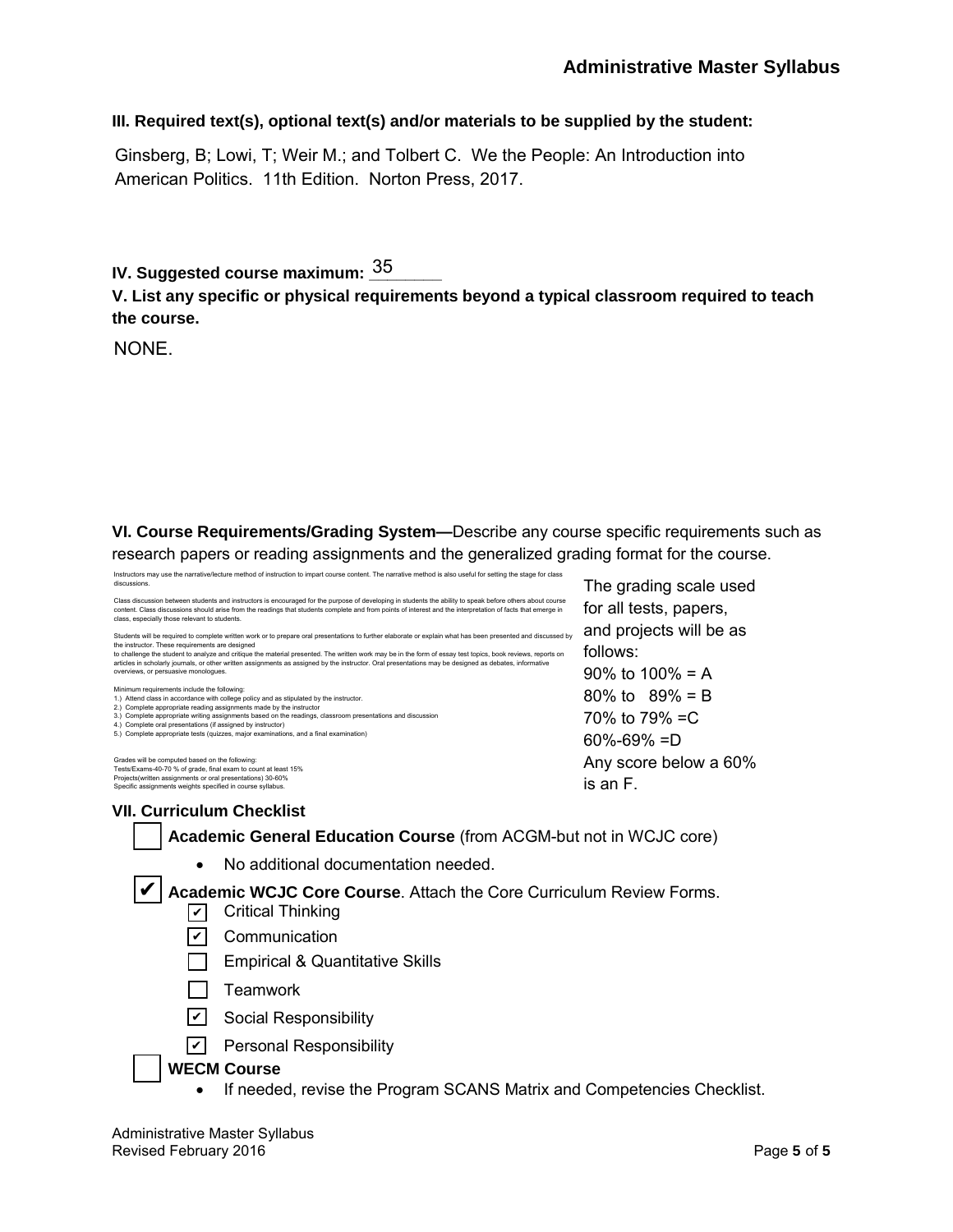

Foundational Component Area: **Government/Political Science Course Prefix & Suffix: \_\_\_\_\_\_\_\_\_\_\_\_\_\_\_\_\_\_** GOVT 2305

Core Objective: **Critical Thinking Skills—**to include creative thinking, innovation, inquiry, and analysis, evaluation and synthesis of information

| For each core objective, there must be at least two different methods of assessment.<br>Student Learning Outcome supporting core objective: |                                                                                         |                                                                                                                                                                                                                                                 |                                                                                                                                                               |  |
|---------------------------------------------------------------------------------------------------------------------------------------------|-----------------------------------------------------------------------------------------|-------------------------------------------------------------------------------------------------------------------------------------------------------------------------------------------------------------------------------------------------|---------------------------------------------------------------------------------------------------------------------------------------------------------------|--|
| <b>SLO</b> Status                                                                                                                           | <b>Student Learning Outcome (SLO)</b>                                                   | <b>Learning Activity</b>                                                                                                                                                                                                                        | <b>Assessment</b>                                                                                                                                             |  |
| The SLO is:                                                                                                                                 | Insert SLO (from Administrative Master Syllabi) below                                   | Provide a brief name and<br>description of the sample learning<br>activity:                                                                                                                                                                     | Provide a brief name and<br>description of the sample quiz,<br>exam, rubric, assignment, etc. for<br>assessing the objective:                                 |  |
| $\Box$ Existing<br>$\Box$ Revised<br>$\Box$ New<br>$\blacksquare$ State<br>Mandated                                                         | Explain the origin and development of constitutional<br>democracy in the United States. | Students will complete at least one<br>activity from the departmentally<br>approved list. Activities include oral and<br>written in and out of class assignments,<br>multiple choice tests, article or movie<br>critiques, and essay questions. | Exam, Essays, Tests, Oral<br>presentations (debates, informative<br>overviews, or persuasive<br>monologues) graded by CT<br>department rubric (being created) |  |
| $\blacksquare$ Existing<br>$\Box$ Revised<br>$\Box$ New<br>$\blacksquare$ State<br>Mandated                                                 | Demonstrate knowledge of the federal system.                                            | Students will complete at least one<br>activity from the departmentally<br>approved list. Activities include oral and<br>written in and out of class assignments,<br>multiple choice tests, article or movie<br>critiques, and essay questions. | Exam, Essays, Tests, Oral<br>presentations (debates, informative<br>overviews, or persuasive<br>monologues) graded by CT<br>department rubric (being created) |  |
| $\Box$ Existing<br>$\Box$ Revised<br>$\Box$ New<br>State<br>Mandated                                                                        | Describer separation of powers and checks and<br>balances in both theory and practice.  | Students will complete at least one<br>activity from the departmentally<br>approved list. Activities include oral and<br>written in and out of class assignments,<br>multiple choice tests, article or movie<br>critiques, and essay questions. | Exam, Essays, Tests, Oral<br>presentations (debates, informative<br>overviews, or persuasive<br>monologues) graded by CT<br>department rubric (being created) |  |

Department Head: Elizabeth Rexford Department Head: <u>Elizabeth Rexford</u> Parte 2014

WCJC Core Curriculum Review Form-Government/Political Science (April 2013) Page 1 (Modified from Collin College)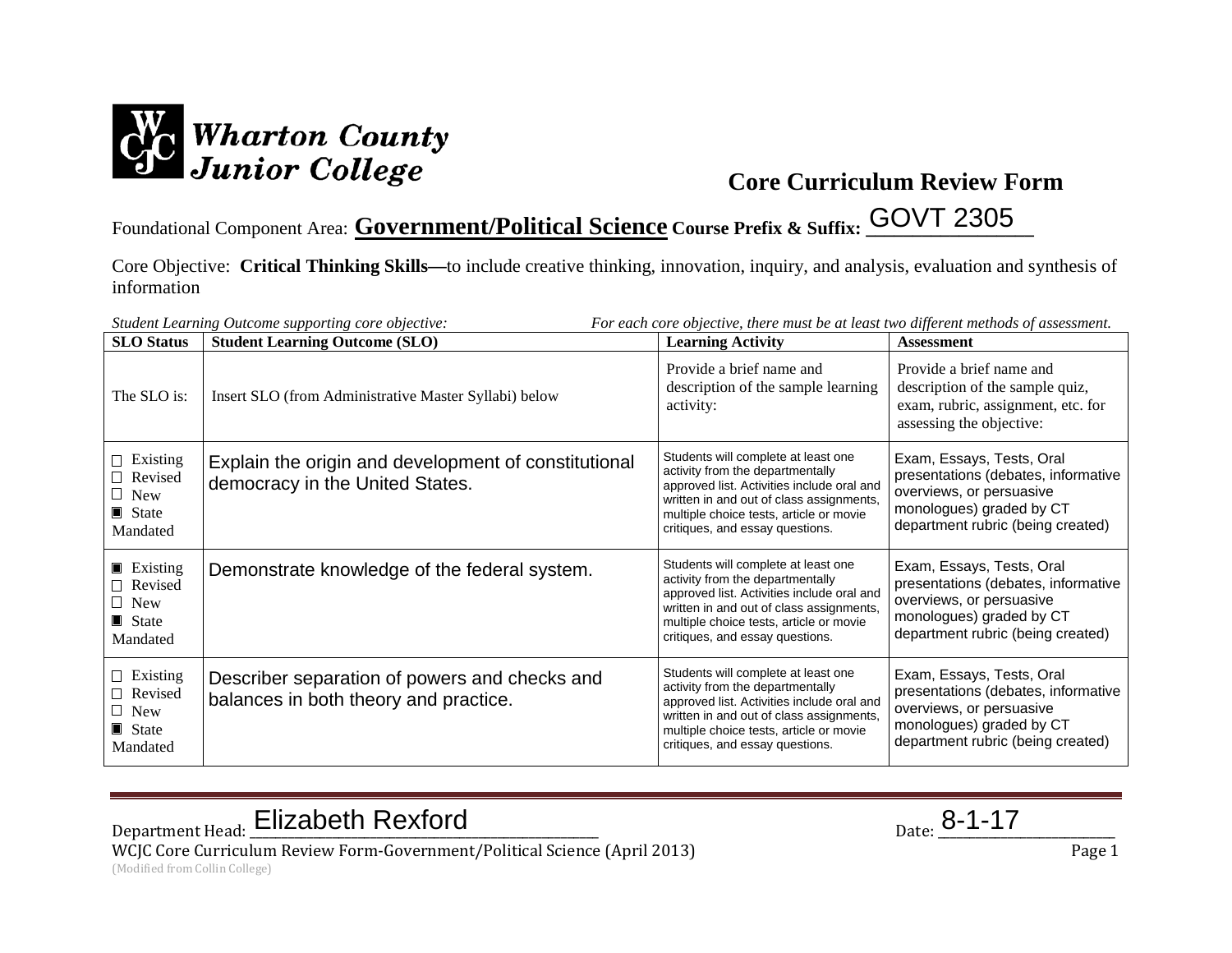

Foundational Component Area: **Government/Political Science Course Prefix & Suffix: \_\_\_\_\_\_\_\_\_\_\_\_\_\_\_\_\_\_** GOVT 2305

Core Objective: **Critical Thinking Skills—**to include creative thinking, innovation, inquiry, and analysis, evaluation and synthesis of information

|                                                                                     | For each core objective, there must be at least two different methods of assessment.<br>Student Learning Outcome supporting core objective: |                                                                                                                                                                                                                                                 |                                                                                                                                                               |  |
|-------------------------------------------------------------------------------------|---------------------------------------------------------------------------------------------------------------------------------------------|-------------------------------------------------------------------------------------------------------------------------------------------------------------------------------------------------------------------------------------------------|---------------------------------------------------------------------------------------------------------------------------------------------------------------|--|
| <b>SLO</b> Status                                                                   | <b>Student Learning Outcome (SLO)</b>                                                                                                       | <b>Learning Activity</b>                                                                                                                                                                                                                        | <b>Assessment</b>                                                                                                                                             |  |
| The SLO is:                                                                         | Insert SLO (from Administrative Master Syllabi) below                                                                                       | Provide a brief name and<br>description of the sample learning<br>activity:                                                                                                                                                                     | Provide a brief name and<br>description of the sample quiz,<br>exam, rubric, assignment, etc. for<br>assessing the objective:                                 |  |
| $\Box$ Existing<br>$\Box$ Revised<br>$\Box$ New<br>$\blacksquare$ State<br>Mandated | Analyze the election process.                                                                                                               | Students will complete at least one<br>activity from the departmentally<br>approved list. Activities include oral and<br>written in and out of class assignments,<br>multiple choice tests, article or movie<br>critiques, and essay questions. | Exam, Essays, Tests, Oral<br>presentations (debates, informative<br>overviews, or persuasive<br>monologues) graded by CT<br>department rubric (being created) |  |
| $\Box$ Existing<br>$\Box$ Revised<br>$\Box$ New<br>$\blacksquare$ State<br>Mandated | Analyze issues and policies in U.S. politics.                                                                                               | Students will complete at least one<br>activity from the departmentally<br>approved list. Activities include oral and<br>written in and out of class assignments,<br>multiple choice tests, article or movie<br>critiques, and essay questions. | Exam, Essays, Tests, Oral<br>presentations (debates, informative<br>overviews, or persuasive<br>monologues) graded by CT<br>department rubric (being created) |  |
| $\Box$ Existing<br>$\Box$ Revised<br>$\Box$ New<br>$\Box$ State<br>Mandated         |                                                                                                                                             |                                                                                                                                                                                                                                                 |                                                                                                                                                               |  |

# Department Head: Elizabeth Rexford Department Head: <u>Elizabeth Rexford</u> Parte 2014

WCJC Core Curriculum Review Form-Government/Political Science (April 2013) Page 2 (Modified from Collin College)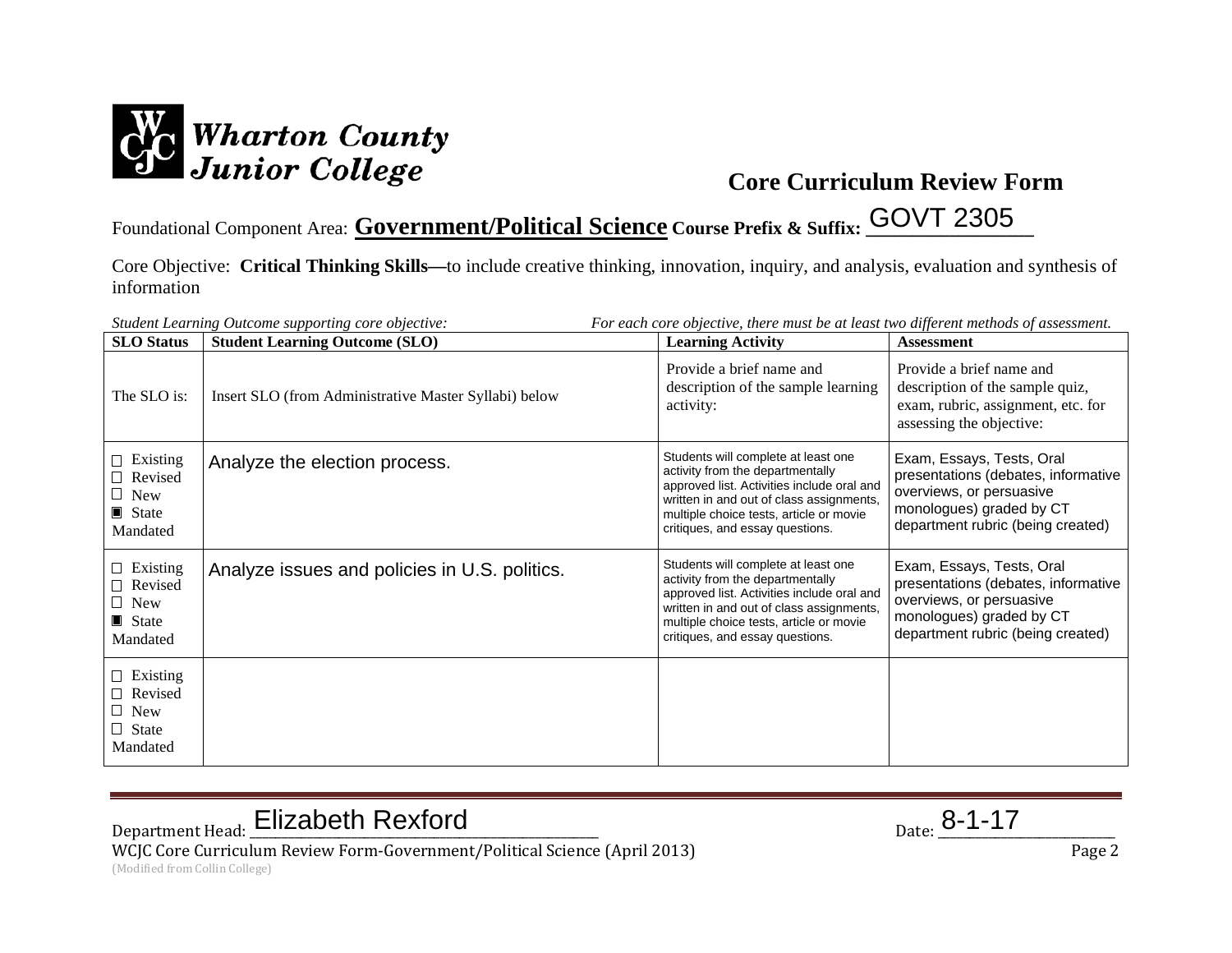

## Foundational Component Area: Covernment/Political Science Course Prefix & Suffix: COVT 2305

Core Objective: **Communication Skills—**to include effective development, interpretation and expression of ideas through written, oral and visual communication

| For each core objective, there must be at least two different methods of assessment.<br>Student Learning Outcome supporting core objective: |                                                                                       |                                                                                                                                                                                                                                                 |                                                                                                                                                                |  |
|---------------------------------------------------------------------------------------------------------------------------------------------|---------------------------------------------------------------------------------------|-------------------------------------------------------------------------------------------------------------------------------------------------------------------------------------------------------------------------------------------------|----------------------------------------------------------------------------------------------------------------------------------------------------------------|--|
| <b>SLO</b> Status                                                                                                                           | <b>Student Learning Outcome (SLO)</b>                                                 | <b>Learning Activity</b>                                                                                                                                                                                                                        | <b>Assessment</b>                                                                                                                                              |  |
| The SLO is:                                                                                                                                 | Insert SLO (from Administrative Master Syllabi) below                                 | Provide a brief name and<br>description of the sample learning<br>activity:                                                                                                                                                                     | Provide a brief name and<br>description of the sample quiz,<br>exam, rubric, assignment, etc. for<br>assessing the objective:                                  |  |
| $\Box$ Existing<br>$\Box$ Revised<br>$\Box$ New<br>$\blacksquare$ State<br>Mandated                                                         | Describe separation of powers and checks and<br>balances in both theory and practice. | Students will complete at least one<br>activity from the departmentally<br>approved list. Activities include oral and<br>written in and out of class assignments,<br>multiple choice tests, article or movie<br>critiques, and essay questions. | Exam, Essays, Tests, Oral<br>presentations (debates, informative<br>overviews, or persuasive<br>monologues) graded by Com<br>department rubric (being created) |  |
| $\Box$ Existing<br>$\Box$ Revised<br>$\Box$ New<br>$\blacksquare$ State<br>Mandated                                                         | Analyze issues and policies in U.S. politics.                                         | Students will complete at least one<br>activity from the departmentally<br>approved list. Activities include oral and<br>written in and out of class assignments,<br>multiple choice tests, article or movie<br>critiques, and essay questions. | Exam, Essays, Tests, Oral<br>presentations (debates, informative<br>overviews, or persuasive<br>monologues) graded by Com<br>department rubric (being created) |  |
| $\Box$ Existing<br>$\Box$ Revised<br>$\Box$ New<br>$\Box$ State<br>Mandated                                                                 |                                                                                       |                                                                                                                                                                                                                                                 |                                                                                                                                                                |  |

# Department Head: Elizabeth Rexford Department Head: <u>Elizabeth Rexford</u> Particle 19-11-13

WCJC Core Curriculum Review Form-Government/Political Science (April 2013) Page 3 (Modified from Collin College)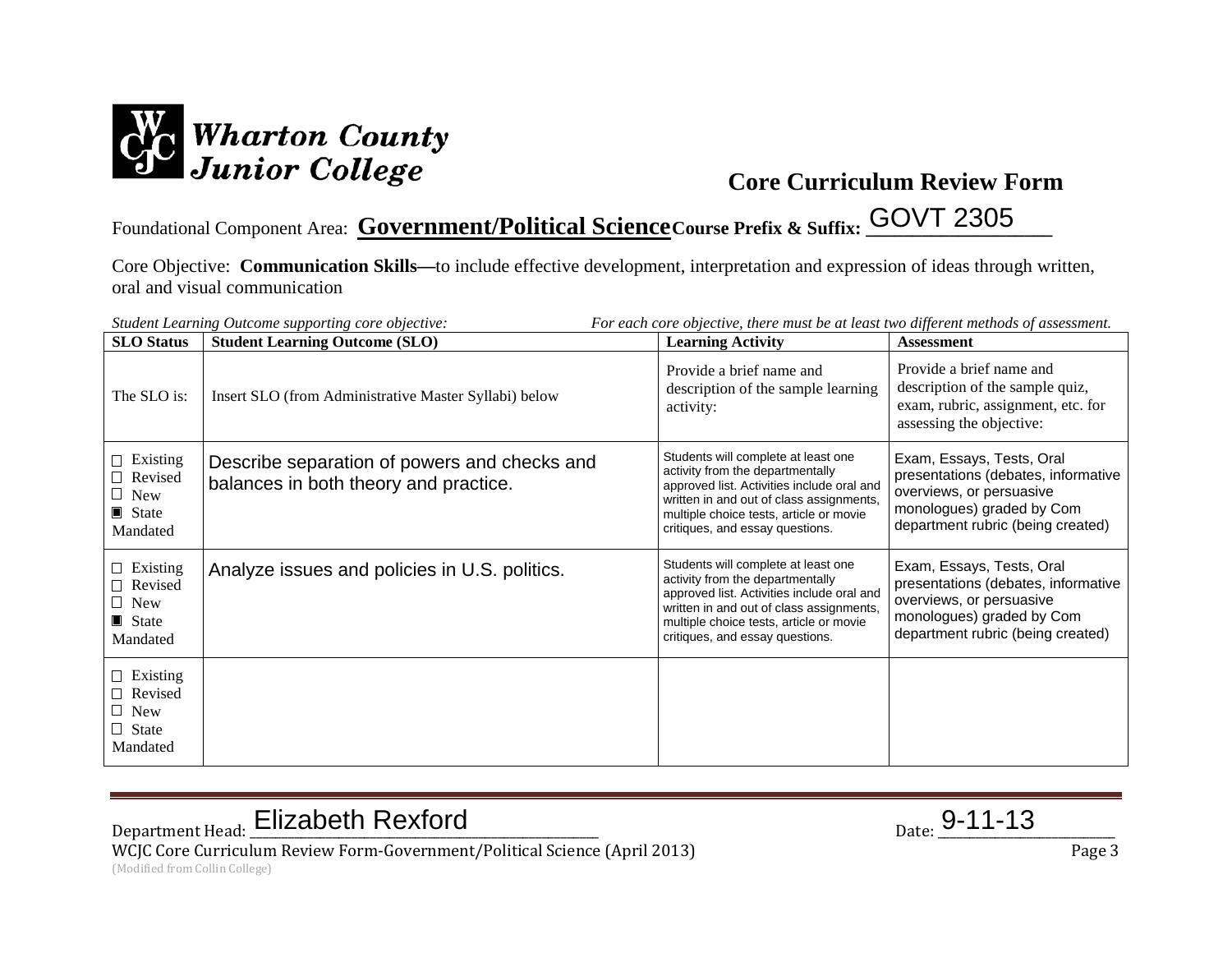

## Foundational Component Area: **Government/Political Science Course Prefix & Suffix: \_\_\_\_\_\_\_\_\_\_\_\_\_\_\_\_\_\_\_\_** GOVT 2305

Core Objective: **Social Responsibility—**to include intercultural competence, knowledge of civic responsibility, and the ability to engage effectively in regional, national, and global communities

| For each core objective, there must be at least two different methods of assessment.<br>Student Learning Outcome supporting core objective: |                                                                                                          |                                                                                                                                                                                                                                                 |                                                                                                                                                                     |  |
|---------------------------------------------------------------------------------------------------------------------------------------------|----------------------------------------------------------------------------------------------------------|-------------------------------------------------------------------------------------------------------------------------------------------------------------------------------------------------------------------------------------------------|---------------------------------------------------------------------------------------------------------------------------------------------------------------------|--|
| <b>SLO</b> Status                                                                                                                           | <b>Student Learning Outcome (SLO)</b>                                                                    | <b>Learning Activity</b>                                                                                                                                                                                                                        | <b>Assessment</b>                                                                                                                                                   |  |
| The SLO is:                                                                                                                                 | Insert SLO (from Administrative Master Syllabi) below                                                    | Provide a brief name and<br>description of the sample learning<br>activity:                                                                                                                                                                     | Provide a brief name and<br>description of the sample quiz,<br>exam, rubric, assignment, etc. for<br>assessing the objective:                                       |  |
| $\Box$ Existing<br>$\Box$ Revised<br>$\Box$ New<br>$\blacksquare$ State<br>Mandated                                                         | Demonstrate knowledge of the federal system.                                                             | Students will complete at least one<br>activity from the departmentally<br>approved list. Activities include oral and<br>written in and out of class assignments,<br>multiple choice tests, article or movie<br>critiques, and essay questions. | Exam, Essays, Tests, Oral<br>presentations (debates, informative<br>overviews, or persuasive<br>monologues) graded by Soc Resp<br>department rubric (being created) |  |
| $\Box$ Existing<br>$\Box$ Revised<br>$\Box$ New<br>$\blacksquare$ State<br>Mandated                                                         | Demonstrate knowledge of the legislative, executive,<br>and judicial branches of the federal government. | Students will complete at least one<br>activity from the departmentally<br>approved list. Activities include oral and<br>written in and out of class assignments,<br>multiple choice tests, article or movie<br>critiques, and essay questions. | Exam, Essays, Tests, Oral<br>presentations (debates, informative<br>overviews, or persuasive<br>monologues) graded by Soc Resp<br>department rubric (being created) |  |
| $\Box$ Existing<br>$\Box$ Revised<br>$\Box$ New<br>$\blacksquare$ State<br>Mandated                                                         | Evaluate the role of public opinion, interest groups<br>and political parties.                           | Students will complete at least one<br>activity from the departmentally<br>approved list. Activities include oral and<br>written in and out of class assignments,<br>multiple choice tests, article or movie<br>critiques, and essay questions. | Exam, Essays, Tests, Oral<br>presentations (debates, informative<br>overviews, or persuasive<br>monologues) graded by Soc Resp<br>department rubric (being created) |  |

Department Head: Elizabeth Rexford Department Head: <u>Elizabeth Rexford</u> Particle 19-11-13

WCJC Core Curriculum Review Form-Government/Political Science (April 2013) Page 4 (Modified from Collin College)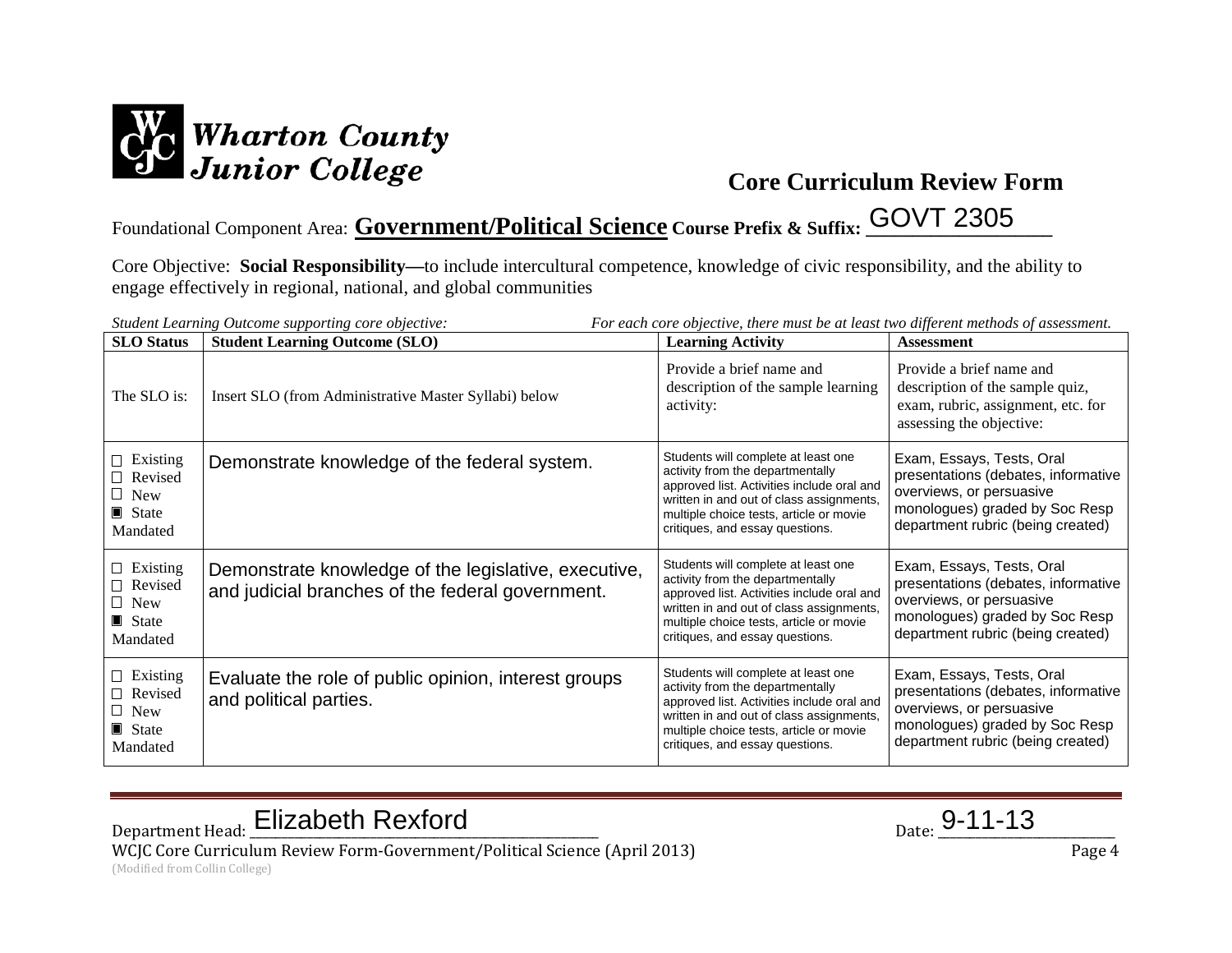

## Foundational Component Area: **Government/Political Science Course Prefix & Suffix: \_\_\_\_\_\_\_\_\_\_\_\_\_\_\_\_\_\_\_\_** GOVT 2305

Core Objective: **Social Responsibility—**to include intercultural competence, knowledge of civic responsibility, and the ability to engage effectively in regional, national, and global communities

| For each core objective, there must be at least two different methods of assessment.<br>Student Learning Outcome supporting core objective: |                                                       |                                                                                                                                                                                                                                                 |                                                                                                                                                                     |  |
|---------------------------------------------------------------------------------------------------------------------------------------------|-------------------------------------------------------|-------------------------------------------------------------------------------------------------------------------------------------------------------------------------------------------------------------------------------------------------|---------------------------------------------------------------------------------------------------------------------------------------------------------------------|--|
| <b>SLO</b> Status                                                                                                                           | <b>Student Learning Outcome (SLO)</b>                 | <b>Learning Activity</b>                                                                                                                                                                                                                        | <b>Assessment</b>                                                                                                                                                   |  |
| The SLO is:                                                                                                                                 | Insert SLO (from Administrative Master Syllabi) below | Provide a brief name and<br>description of the sample learning<br>activity:                                                                                                                                                                     | Provide a brief name and<br>description of the sample quiz,<br>exam, rubric, assignment, etc. for<br>assessing the objective:                                       |  |
| $\Box$ Existing<br>$\Box$ Revised<br>$\Box$ New<br>$\blacksquare$ State<br>Mandated                                                         | Describe the rights and responsibilities of citizens. | Students will complete at least one<br>activity from the departmentally<br>approved list. Activities include oral and<br>written in and out of class assignments,<br>multiple choice tests, article or movie<br>critiques, and essay questions. | Exam, Essays, Tests, Oral<br>presentations (debates, informative<br>overviews, or persuasive<br>monologues) graded by Soc Resp<br>department rubric (being created) |  |
| $\Box$ Existing<br>$\Box$ Revised<br>$\Box$ New<br>$\Box$ State<br>Mandated                                                                 |                                                       |                                                                                                                                                                                                                                                 |                                                                                                                                                                     |  |
| $\Box$ Existing<br>$\Box$ Revised<br>$\Box$ New<br>$\Box$ State<br>Mandated                                                                 |                                                       |                                                                                                                                                                                                                                                 |                                                                                                                                                                     |  |

# Department Head: Elizabeth Rexford Department Head: <u>Elizabeth Rexford</u> Parte 2014

WCJC Core Curriculum Review Form-Government/Political Science (April 2013) Page 5 (Modified from Collin College)